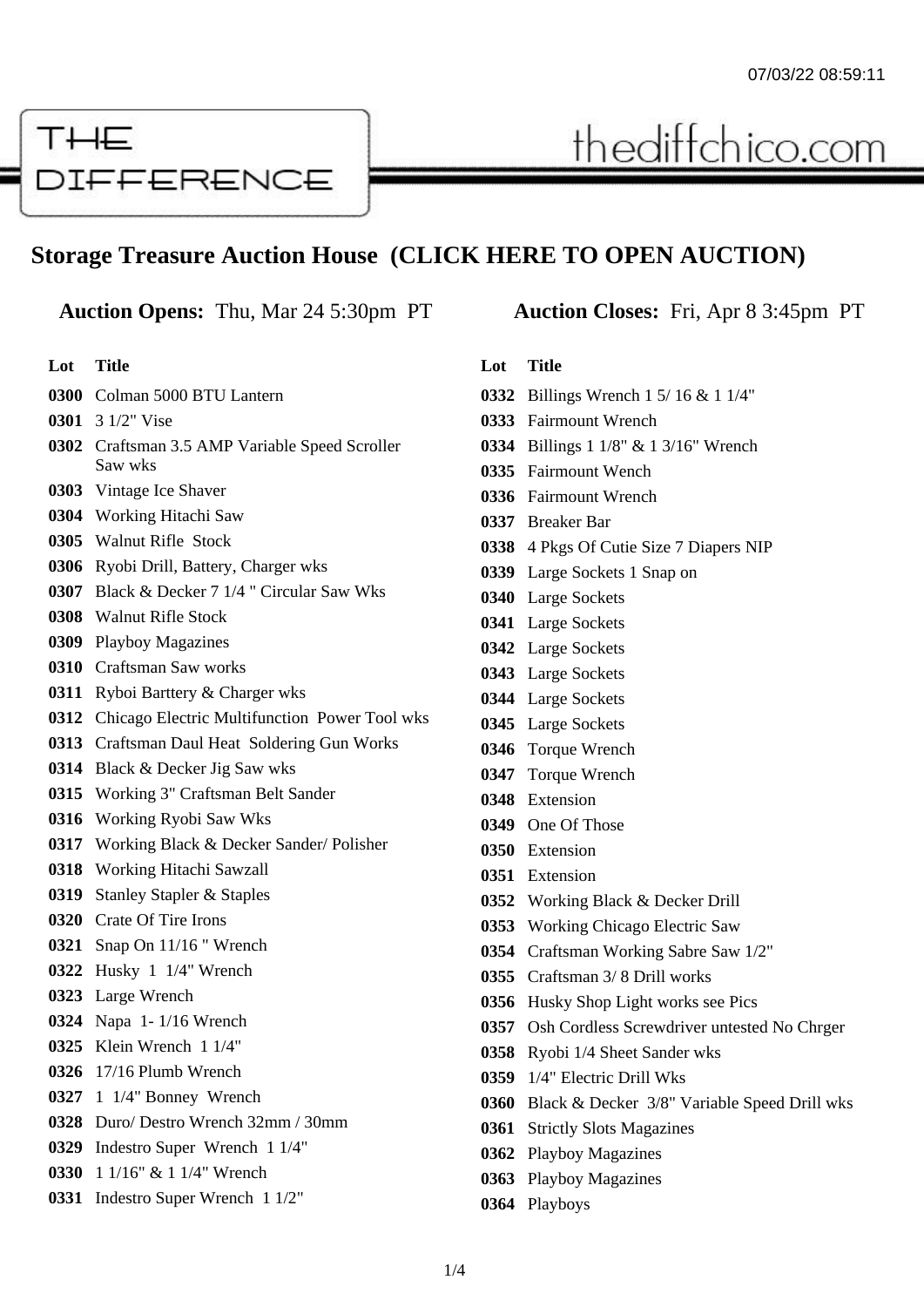**Lot Title**

- Strictly Slots Magazines
- Magazines
- Strictly Slots Magazines
- Skil Classic Router Wks
- Walnut Rifle Stock
- Mixed Lot
- Rock Collection
- Small Purse
- Organizer With Contents
- Camo Hat
- Championship Drag Racing Hitch Cover
- Mixed Lot
- Keys & Key Chains
- Glass Smoking Pipe
- Lou Reed 3 CD Set
- Mixed Tools
- Strictly Slots Magazines
- Porclian Doll
- Porclian Doll
- Porclian Doll
- 2 Plastic Containers
- Strictly Slots Magazines
- 2 Cords
- Books
- 2 Gunny Sacks
- Chain Saw Chain
- Eager Beaver Chain Saw Has Compression
- Poloar Pack Lunch Bag insulated
- Coleman Camp Fuel 3/4 Full
- Coleman PowerHouse Dual Fuel Lantern
- Emerson Freezable Chill & Pour Spout
- Books
- Baseball Gloves
- Large Clay Pot
- Green Bleacher Chair
- Metal Ammo Box
- Insulated Lunch Box
- Wall Mail & Key Holder
- Wood Tokens
- Blue Helmet
- Dr Scholls Working Massager
- Large Doll House With Box Of Accessories
- **Lot Title**
- Large Brass Pot With Lion Head Handles & Feet  $14\hat{a} \in \mathbf{x}$  17  $1/2\hat{a} \in \mathbf{A}$
- Large Blue Tub Of Towels
- Gray Tub Of Towels
- Rocker Glider With Foot Stool
- Heavy Duty Tool Box
- Crate Of Cords
- Mixed Tools In Gray Tub
- 4 Speaker Behringer UltraStack BG412H
- Speaker Jacks GX60 30 1/2" 10" DEEP
- 3 Tubs No lids
- Wheel Barrow
- Air Hose
- Air Hose
- Air Hose
- 3 Flip Top Crates, Tub
- 5 Gallon Bucket Of Misc Rope
- 3 Tubs no lids
- 2 Tubs No Lids
- 2 Tubs No Lids
- 3 Tubs No Lids
- 4 Table Legs 29"
- Lumbar Roll
- Personal Care Lot
- Insta Machine Untested
- Plastic Tent Stakes
- Sony DVD player
- Intex Electric Pump
- Mixed Lot
- Mixed Lot
- Craftsman Charger
- Remotes
- Metal Twin Bunk Beds 1 With New Mattress With Ladder
- Tribe Drum
- Stash Box, Shadow Box
- Heavy Duty Chain With Lock no Key
- Candle Holders
- Large Metal Sun Wall Decor
- Military Duffle bag
- Learning Cards
- 2 Cook Books
- 3 Skeleton Keys 1 Added after pictured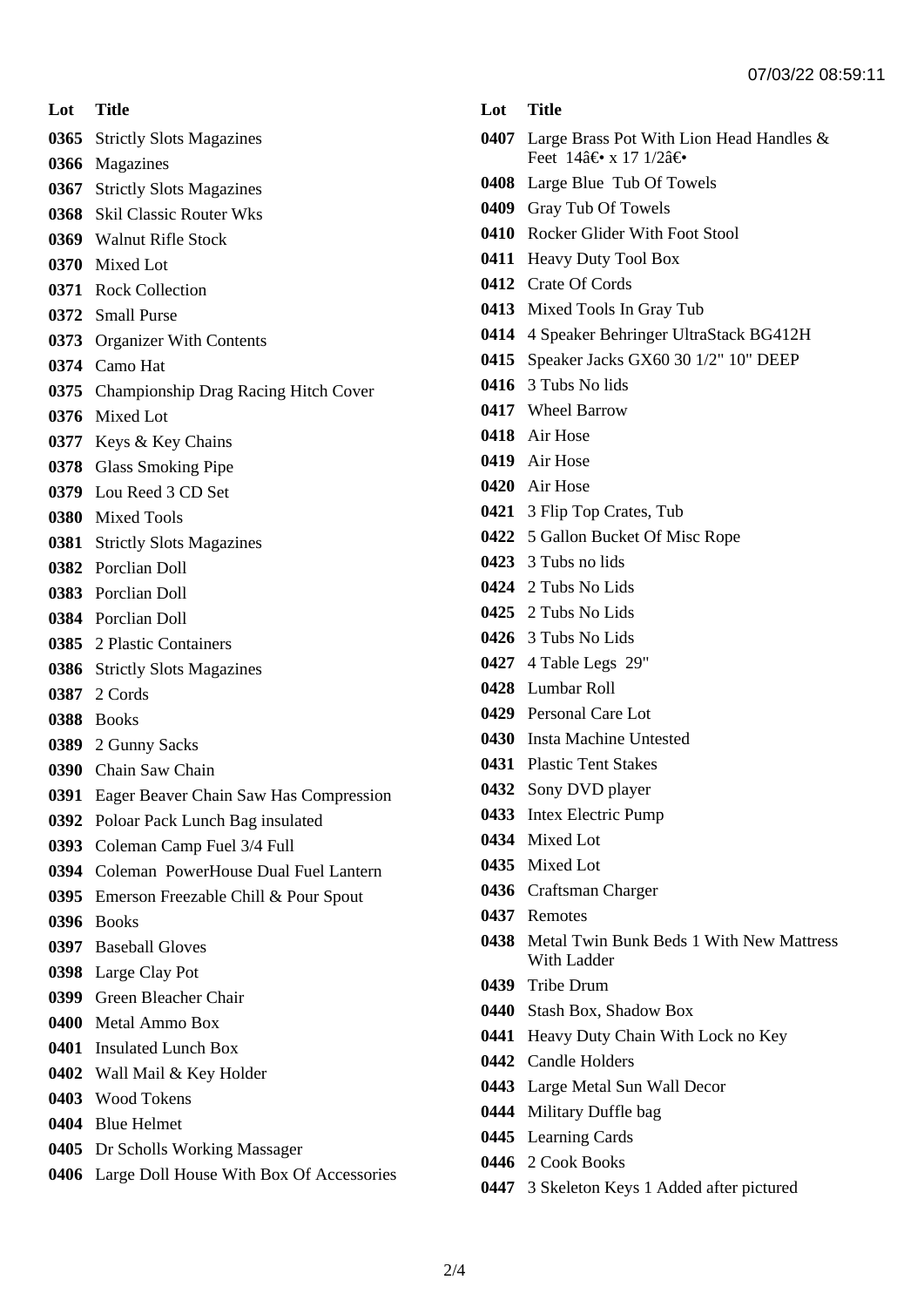**Lot Title**

Guitar Books

- Crown Pro Tool
- Kitchen Lot
- Garden Tools & Garden Wall decor
- Chilton 1977 Book
- Coleman Lantern
- Chilton Ford Pickups 1965-9186
- 2 Hunting Books
- Simply Board
- Cool Mist Humidifier
- Heart Wax Burner Needs Bulb
- Working Shop Light
- Smoke Detectors
- Corona Bucket
- 3 NEW Sealed Diapers 7
- Towels
- 3 New Sealed Diapers Size 7
- 24" X 18" Signed Picture
- 2 18" X 14" Signed Pictures
- EPIPHONE Amp
- Gas Can Nozzle inside
- CD Case With Cds
- Blue & White Blanket 43" x 55"
- Glass Fruit Dish
- Military Duffle Bag
- NWT Military Duffle Bag
- Pet Lot
- 3XL Open Road Trench Coat / Rain Coat
- Military Duffle Bag
- Pink WaterProof Bag
- Tapestry
- Salt & Pepper Shakers
- Knives
- Keys & More
- Plastic Canteen
- Schwinn Bike Pump
- Silverware
- Signed Art
- Old Military Pictures
- Black Leather Backpack
- Croft & Barrow Blue Purse 12"x 19"
- High Airflow Pc Fan
- Stickers
- **Lot Title**
- Old Photographs
- Olympic Poster Calendars
- Glass Bong & High Times Magazine
- Small Trash Can with Cleaning stuff
- Cell Phones
- Rock Collection
- Sanyo DVD Player
- 2 Blue Tubs 1 no Lid
- 2 Tubs No LIDS